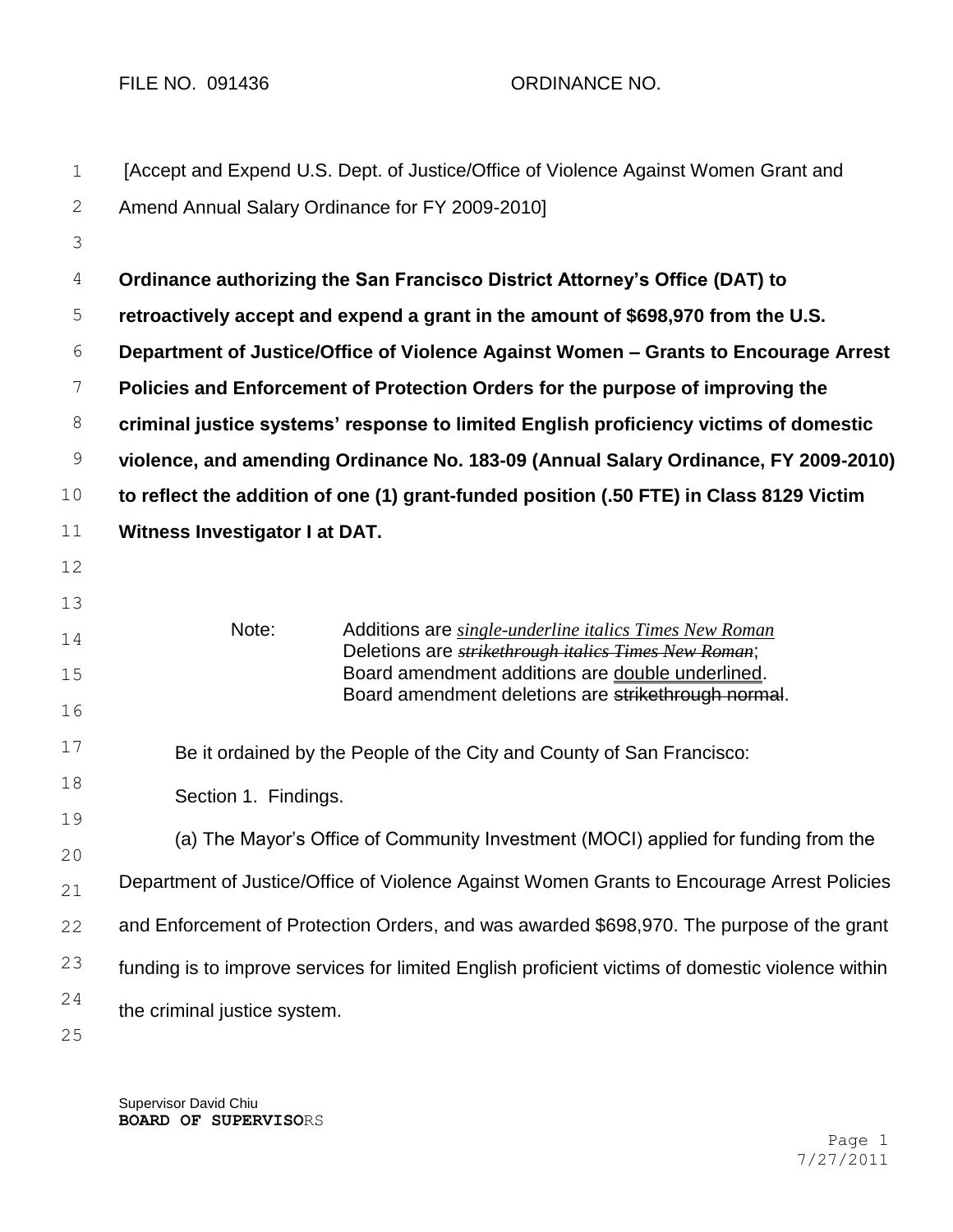| 1              | (b) The award period is from September 1, 2009 to August 31, 2011, with a 24-month         |  |  |  |  |  |
|----------------|--------------------------------------------------------------------------------------------|--|--|--|--|--|
| $\overline{2}$ | implementation plan.                                                                       |  |  |  |  |  |
| 3              | (c) The grant does not include any provision for indirect costs.                           |  |  |  |  |  |
| 4              | (d) The overall grant administration has been transferred from MOCI to the Office of the   |  |  |  |  |  |
| 5              | District Attorney (DAT).                                                                   |  |  |  |  |  |
| 6              | Section 2. Authorization to Accept and Expend Grant Funds.                                 |  |  |  |  |  |
| 7              | (a) The Board of Supervisors hereby authorizes the San Francisco District Attorney's       |  |  |  |  |  |
| 8              | Office (DAT) to accept and expend, on behalf of the City and County of San Francisco,      |  |  |  |  |  |
| $\overline{9}$ | USDOJ/OVW grant funds in the amount of \$698,970 for the purpose of improving the criminal |  |  |  |  |  |
| 10             | justice system response to limited English proficiency victims of domestic violence.       |  |  |  |  |  |
| 11             | (b) The grant does not include any provision for indirect costs and indirect costs are     |  |  |  |  |  |
| 12             | hereby waived.                                                                             |  |  |  |  |  |
| 13             | Section 3. Grant Funded Positions; Amendment to FY 2009-2010 Annual Salary                 |  |  |  |  |  |
| 14             | Ordinance. The hereinafter designated section of Ordinance Number 183-09 (Annual Salary    |  |  |  |  |  |
| 15             | Ordinance FY 2009-2010) is hereby amended to add one (1) position at the Office of the     |  |  |  |  |  |
| 16             | District Attorney (DAT) as follows:                                                        |  |  |  |  |  |
| 17             |                                                                                            |  |  |  |  |  |
| 18             | <b>Department: DAT</b><br><b>District Attorney</b>                                         |  |  |  |  |  |
| 19             | Program: AIE Work Orders and Grants                                                        |  |  |  |  |  |
| 20             | Subfund: 2S PPF GNC                                                                        |  |  |  |  |  |
| 21             | Index Code: 041012 DAOVWL_10                                                               |  |  |  |  |  |
| 22             |                                                                                            |  |  |  |  |  |
| 23             | Amendment # of Pos.<br>Class and Item No. Compensation Schedule Department                 |  |  |  |  |  |
| 24             |                                                                                            |  |  |  |  |  |
| 25             | .50 FTE (G)<br>8129 Victim Witness Investigator I<br>\$2014 B \$2449<br>DAT<br><u>Add</u>  |  |  |  |  |  |

Supervisor David Chiu **BOARD OF SUPERVISO**RS